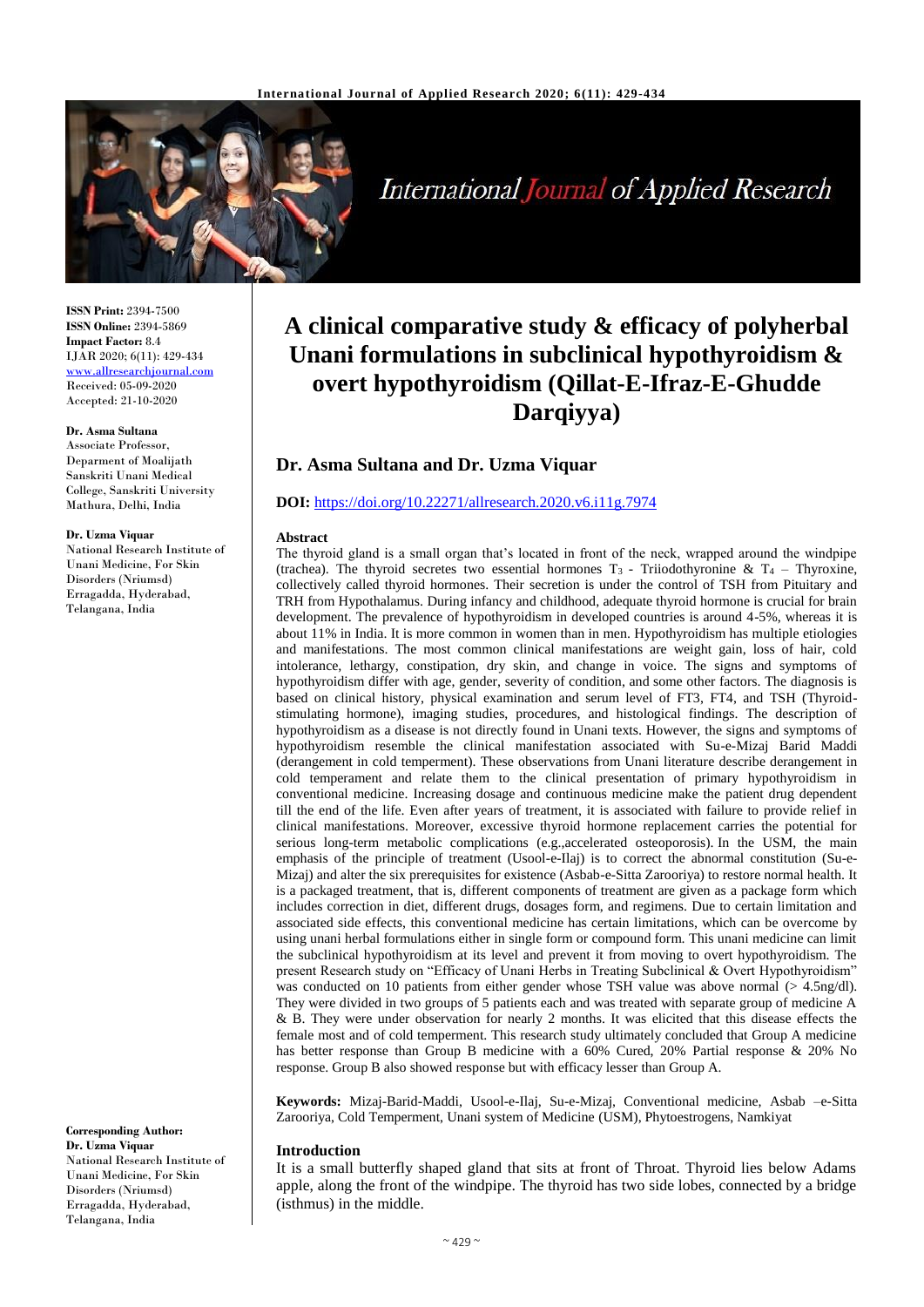When the thyroid is in its normal size, you can't feel it. Brownish-red in color, the thyroid is rich with blood vessels. Nerves important for voice quality also pass through the thyroid. The thyroid secretes two essential hormones  $T_3$ -Triiodothyronine  $\&$  T<sub>4</sub>–Thyroxine collectively called thyroid hormones. The main hormone is thyroxine, also called T4. Thyroid hormones act throughout the body, influencing metabolism, growth and development, and body temperature. Their secretion is under the control of TSH from Pituitary and TRH from Hypothalamus. During infancy and childhood, adequate thyroid hormone is crucial for brain development.

Thyroid disease is a general term for a medical condition that keeps thyroid from making the right number of hormones. Thyroid typically makes hormones that keep the body functioning normally. When the thyroid makes too much thyroid hormone, body uses energy too quickly. This is called hyperthyroidism. Using energy too quickly will do more than make just tired-it can make heart beat faster, lose weight without trying and even make feel nervous. On the flip-side of this, thyroid can make too little thyroid hormone. This is called hypothyroidism. It can create tiredness, might gain weight and may even be unable to tolerate cold temperatures.

# **Concept of Hypothyroidism in Unani System of Medicine**

The description of hypothyroidism as a disease is not directly found in Unani texts. However, the signs and symptom of hypothyroidism resemble the clinical manifestation associated with Su-e-Mizaj Barid Maddi (derangement in cold temperment), such as plethora (Imtila), excessive salivation (Kasrat-e-Luabe-e-Dahan), tiredness (Aa'yan), loss of appetite (Zoaf-e-Ishteha), excessive sleeping (Kasrat-e-Naum) and cold skin (Baroodat-e-Jildia). These signs and symptoms are the result of an excess abnormal phlegm (Ghair Tabayi Balgham) in the body.

Hypothyroidism (Qillat-e-Ifraz-e-Ghudude Darqiyya) is a condition where the thyroid gland is underactive and unable to produce enough thyroid hormone. These observations from Unani literature describe derangement in cold temperament and relate them to the clinical presentation of primary hypothyroidism in conventional medicine.

# **Epidemiology**

Thyroid disease can affect anyone-men, women, infants, teenagers and the elderly. It can be present at birth (typically hypothyroidism) and it can develop as once age (often after menopause in women). A woman is about five to eight times more likely to be diagnosed with a thyroid condition than a man.

#### **Risk of developing Thyroid disorder**

One may be at a higher risk of developing a thyroid disease if:

- Have a family history of thyroid disease.
- Have a medical condition (these can include pernicious anemia, type 1 diabetes, primary adrenal insufficiency, lupus, rheumatoid arthritis, Sjögren's syndrome and Turner syndrome).
- Take a medication that's high in iodine (Amiodarone).
- Are older than 60, especially in women.

 Have had treatment for a past thyroid condition or cancer (thyroidectomy or radiation).

#### **What is Hypothyroidism ???**

It is an underactive condition in which thyroid gland does not produce enough of  $T_3 \& T_4$ .

| <b>Types of Hypothyroidism</b> |                |                |  |
|--------------------------------|----------------|----------------|--|
| 1. Primary.                    | 2. Secondary   | 3. Tertiary    |  |
| Hypothyroidism                 | Hypothyroidism | Hypothyroidism |  |

- 1. *Primary hypothyroidism* is due to the dysfunction of thyroid gland itself, though it is being stimulated properly by Hypothalamus & Pituitary.
- 2. *Secondary & Tertiary hypothyroidism* is said to be as Central Hypothyroidism as they occur due to the deficiency of TSH & TRH respectively.

#### **Types of Primary Hypothyroidism**

- 1. Subclinical Hypothyroidism
- 2. Overt Hypothyroidism

#### **Etiology**

Conditions that can cause hypothyroidism include:

- **Thyroiditis**: This condition is an inflammation (swelling) of the thyroid gland. Thyroiditis can lower the number of hormones that thyroid produces.
- **Hashimoto's thyroiditis**: A painless disease, Hashimoto's thyroiditis is an autoimmune condition where the body's cells attack and damage the thyroid. This is an inherited condition.
- **Postpartum thyroiditis**: This condition occurs in 5% to 9% of women after childbirth. It's usually a temporary condition.
- **Iodine deficiency**: Iodine is used by the thyroid to produce hormones. An iodine deficiency is an issue that affects several million people around the world..
- **A non-functioning thyroid gland**: Sometimes, the thyroid gland doesn't work correctly from birth. This affects about 1 in 4,000 newborns. If left untreated, the child could have both physical and mental issues in the future. All newborns are given a screening blood test in the hospital to check their thyroid function.

# **What is Subclinical Hypothyroidism??**

It is a Biochemical change which otherwise means *low normal thyroid function,* means having a free Thyroxine (FT4) within normal range and TSH level above normal level.

| <b>Subclinical Hypothyroidism</b> | <b>Overt Hypothyroidism</b>             |
|-----------------------------------|-----------------------------------------|
| $TSH > 4.50$ uIU/ml               | $TSH > 4.50$ uIU/ml                     |
| $FT_4 = 0.8 - 1.8$ ng/dl          | $FT_4 < 0.8$ ng/dl                      |
| $FT_3 = 1.4 - 4.4$ pg/ml          | FT <sub>3</sub> < 1.4 <sub>pg</sub> /ml |

#### *What causes Subclinical Hypothyroidism?*

- 1. Autoimmune Thyroid Disease Hashimoto's Thyroiditis
- 2. Partial Thyroidectomy during head and neck surgery
- 3. The use of radioactive iodine therapy, a treatment for Hyperthyroidism.

4. Taking medications that contain lithium, Amiodarone, Interferon Alfa, Tyrosine Kinase……

5. Viral Thyroiditis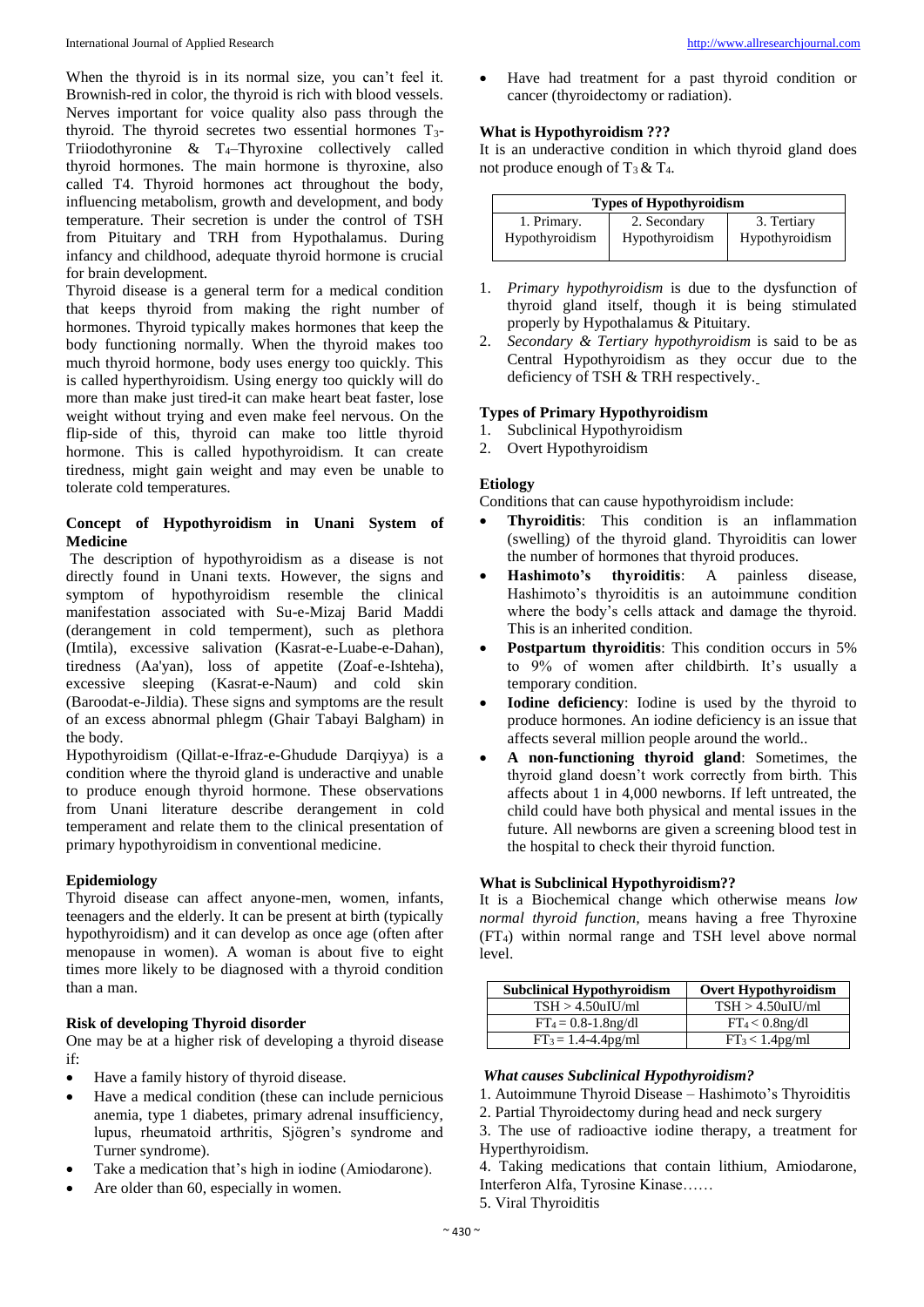6. Congenital–due to iodine deficiency  $\rightarrow$  Endemic Cretinism

# **How Subclinical Hypothyroidism Speaks??**

- 1. Dry skin
- 2. Poor Memory
- 3. Slow thinking
- 4. Muscle weakness
- 5. Fatigue
- 6. Muscle cramps
- 7. Cold Intolerance
- 8. Puffy eyes
- 9. Constipation
- 10. Hoarseness of Voice
- 11. Hair loss
- 12. Slow growth & slow sexual development
- 13. Irregular MC

# **Subclinical Hypothyroidism & Its Impact over Adolescence**

As the most prevalent cause of childhood and Adolescent Subclinical Hypothyroidism is Hashimoto's Thyroiditis, which is also termed as *Chronic Lymphocytic Thyroiditis is*  characterised by Lymphocytic infiltration of thyroid gland, damage to thyroid follicular cells and impaired ability to produce thyroid hormones.

1. In adolescence, the most common manifestation is increase of the glandular volume.

2. *Delayed Puberty* or sometime *Pseudoprecocius puberty* is manifested as testicular enlargement in boys, breast development, and/or vaginal bleeding in girls but it lacks accelerated bone maturation and linear growth as seen in true puberty.

3. The female adolescent may experience an associated polycystic-ovaries

4. The possible association between pseudopuberty and hypothyroidism is the cross-reactivity between high TSH and FSH receptors.

# **Subclinical Hypothyroidism & Reprodutive age**

**\*** It appears in 4-8% of reproductive age.

**\***Thyroid hormones are necessary for the proper functioning of reproductive system including ovaries, uterus & placenta. **\*** In the ovaries, thyroxine plays a role in the maturation of follicles (folliculogenesis), ovultaion and of the Corpus Luteum.

# **Could subclinical hypothyroidism increases the risk of infertility??**

If the women is sub clinically hypothyroid:

- 1. The ovaries may produce fewer mature follicles.
- 2. Prompt Ovulation is less often.
- 3. Delay maturation of Corpus luteum.

4. In affected women's, lower follicular count, lower Anti-Mullerian Hormone & reduce ovarian reserve is seen than in women with normal thyroid function.

# **Impact of sunclinical hypothyroidism on pregnancy**

The demand of thyroid hormones are more in *first trimester*  than in second & third trimester as the fetus depends on mothers thyroid for its requirement. However, mothers thyroid need to be normal for normal fetal development.

# **Of particular Importance**,

As — TSH level increases FSH level increases AMH level decreases Thus – Follicular count & Ovarian reserve decreases It is a telltale marker of Subclinical Hypothyroidism. Thus, it concludes that Subclinical Hypothyroidism impacts right from Adolescence, Conception, Continuation of Pregnancy to Fetal Development.

# **Investigations**

- 1. Blood Thyroid hormones  $-$  T<sub>3,</sub> T<sub>4</sub> & TSH
- 2. Anti TPO antibodies
- 3. Ultrasound screening of Thyroid gland

# **Conventional management of hypothyroidism**

**\*** The treatment goals for hypothyroidism are to reverse clinical progression and correct metabolic derangements.

**\*** Thyroid hormone is administered to supplement or replace endogenous production.

\*Currently, the practical approach is routine levothyroxine therapy for persons with a persistent serum TSH of more than 10.0 mIU/L and individualized therapy for those with a TSH of less than 10.0 mIU/L.

# **Unani line of treatment (Usool-e-Ilaj)**

As far as the management of hypothyroidism through Unani is concerned, hormonal replacement is not possible through drugs. However, one can interpret the pathogenesis of hypothyroidism in the context of Unani in which *derangement of cold temperament and excess of phlegm* is foremost and through its management, wholesome normal activity of the thyroid gland may be achieved.

# **Aims and Objectives**

The aims and objectives of this study were as follows –

- 1. To prove the efficacy of unani treatment in the management of hypothyroidism.
- 2. To prove the efficacy of unani treatment in preventing the subclinical hypothyroidism from turning overt.
- 3. To provide a large population suffering from ulcerative colitis, a future possibility of safer treatment; this can be helpful in reducing the need of steroids and surgical processes.

Hypothyroidism & Sub clinical Hypothyroidism can be manage based on following Unani principles of Treatment.

- Ilaj bil Ghiza Dietotherapy
- Ilaj bil Dawa Parmacotherapy
- Ilaj bil Tadbeer Regimental therapy

# **1. Ilaj bil Ghiza – Dietotherapy**

- While medication is necessary to manage healthy thyroid levels, there are also some lifestyle changes and things one can do to support healthy thyroid function and to reduce some of the intensity of the symptoms.
- Nutrients play a big role in thyroid function. Role of Minerals (Namkiyat) can never be over seen in management of Hypothyroidism. A deficiency in iodine leads to thyroid issues and even its excess consumption can cause hypothyroidism.
- Minerals (Namkiyat) like Selenium (tuna, eggs, legumes) and zinc (oysters, chicken) support the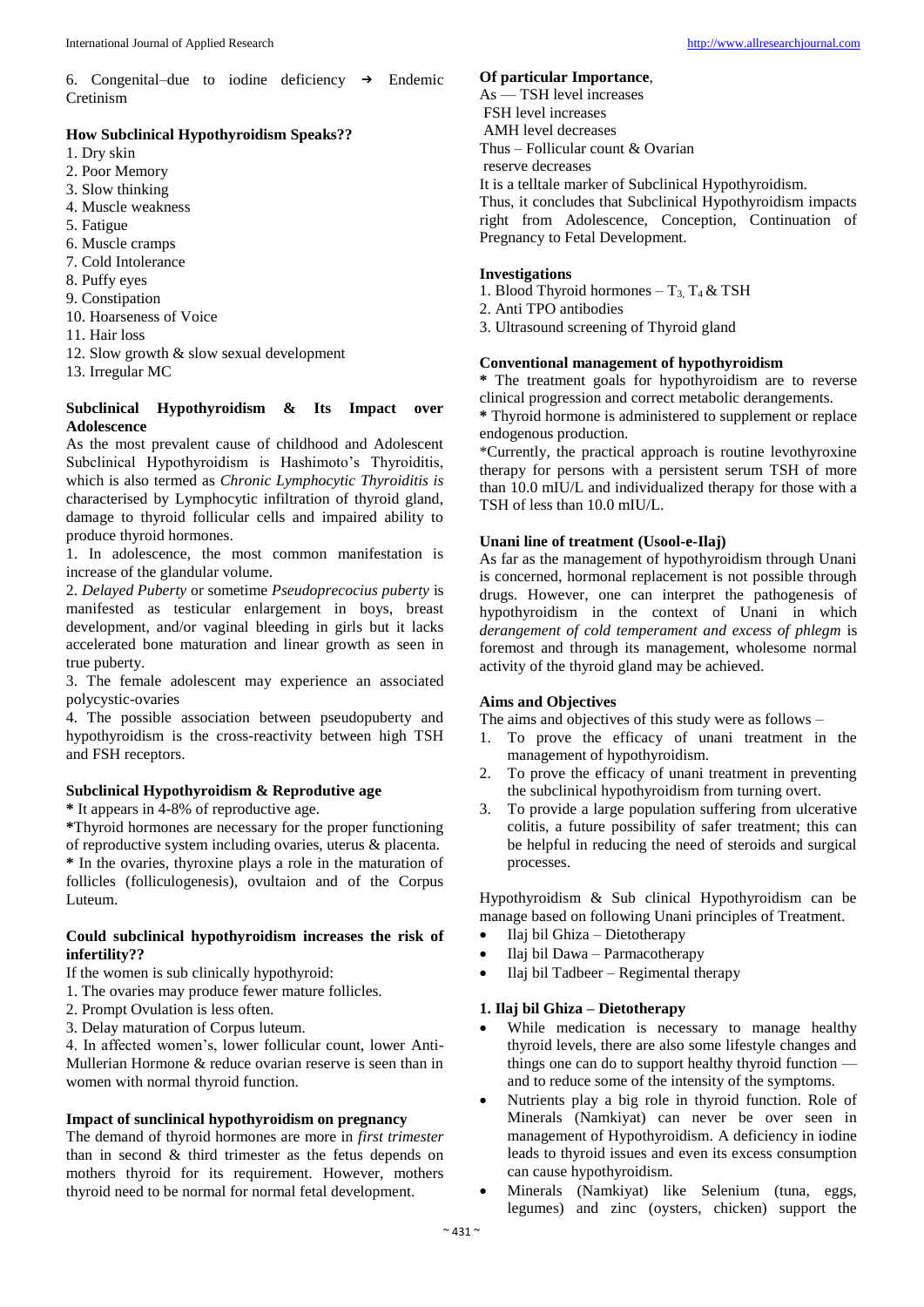conversion of T4 hormone to the active T3 hormone, as well as all of the B-vitamins, which "can support energy and the body's stress response, must be included in diet.

- Vitamin D support the immune system for those with an autoimmune thyroid condition, and support the production of many hormones in the body.
- Leafy greens, whole grains, nuts, seed, and zinc-rich legumes like peas, lentils, chickpeas, and beans - These foods contain amino acids like tyrosine, B-complex vitamins, minerals like selenium, and antioxidants all of which support thyroid health.
- Spinach is a great source of many vitamins and minerals, including iron and some B-vitamins. Sweet potatoes are an excellent source of vitamin A, which supports thyroid hormone.
- Avoid some foods in Hypothyroidism like Soy. Soy is a big source of plant oestrogens also known as Phytoestrogens. Research shows that plant estrogens may inhibit the activity of enzymes that help in the production of thyroid hormones. Researchers also believe that soy may block iodine uptake and interfere with the absorption of thyroid medication. Soy foods include tofu, soy milk, and soy sauce.
- Goitrogens, which can inhibit the function of the thyroid gland, include cruciferous vegetables such as broccoli, Brussels, sprouts, cauliflower and fruits like peaches, pears, plums, raspberries, and strawberries.

#### **2. Ilaj bil dawa-parmacotherapy of hypothyroidism**

Unani preparations have a role in preventing subclinical Hypothyroidism from turning overt and also work in minimising subclinical conditions.

# **Materials and Methods**

### **Selection of patients**

A total of 10 patients from either sex, suffering from hypothyroidism or sub hypothyroidism were selected from patients, seen in Medical camps organised under the Organisation FUMO (Feminine Unani Medical Organisation), run under the society of *Medivision Institute of Medical Science Associaion,* bearing Registration number 149/2013, Hyderabad, Andhra Pradesh. Informed written consent in language suitable to the patients was obtained from all enrolled participants. These patients were divided in two groups i.e., Group A & Group B. Each group were allotted 5 patients from both the sexes above the age group of 10 and below the age group 40. The duration of study is 8 weeks with a weekly regular follow up. Patients were selected based on certain inclusion and exclusion criteria.

#### **Inclusion criteria**

Diagnosed cases of hypothyroidism on the basis of serum TSH, T3 and T4 levels.

- Patient's serum TSH level >4.5 µIU/ml
- Total serum T4 level less than or equal to normal value (total serum T4 =  $4.5 - 12.5 \mu$ g/dl)
- Total serum T3 level less than or equal to normal value (total serum  $T3 = 80 - 220$  ng/dl).
- Patients having clinical features of hypothyroidism
- 1. Age 10 40 years
- 2. Dry coarse skin
- 3. Puffiness of the face and eyelids
- 4. Peripheral oedema
- 5. Constipation
- 6. Weakness
- 7. Breathlessness
- 8. Lethargy
- 9. Muscle ache
- 10. Menstrual abnormality
- 11. Hair loss

# **Exclusion criteria**

- 1. Patients below the age group of 10 and above 40.
- 2. Patients with Pregnancy
- 3. Patients with congenital heart disease, uncontrolled hypertension, myocardial infarction, cardiac arrhythmias, and active malignant disease were excluded from the study.

Selected patients are under study in the following manner:

- History taking
- Physical examination
- **Investigations**

#### **The drugs which are used in the treatment of Hypothyroidism are selected and grouped into following 2 groups:**

Group 'A' – Habis (Astringent), Resolvant, Blood purifier,

Group 'B' – Anti-inflammatory, Aphrodisiac, Nervine tonic, Expectorant.

The drugs of Group A are:

- 1. Kachnal
- 2. Zanjabeel

# **This group consists of pills and Decoction. Formula of Pill**

Take green leaves of Barge Kachnal (Bauhinia variegate) and make pills in ginger juice (Ginger-Zingiber officinalis) – give one pill morning and evening before meals.

#### **Formula of Decoction**

- 1. Decoction of bark of kachnal to be taken 40-80ml before dinner, along with pills.
- 2. Ginger Juice Grind 50gm Zanjabeel in 100ml of water, squeeze out the juice and give 10-20ml with 10ml Honey, morning before breakfast, along with pill.

#### **Kachnal/Kachnar/Orchid tree**

**Synonyms:** Butterfly ash, Camel foot tree, Hindi – Kachnar, Urdu – Kachnal, Telugu – Bodanta

**Botanical Name:** Bauhinia variegata

**Temperment:** Cold & Dry (2)

**Products offered:** Stem, bark, flowers, leaves & seeds. **Specific Action:**Astringent (Habis), Intestinal tonic **Action:** Hemostatic, astringent, sedative, analgesic, blood purifier and appetizer.

**Uses:** Bleeding gums, Hematuria, Menstrual disorder – anovulation And amenorrhea, PCOD, Hypothyroidism, endometriosis, Fibroid, nasal polyp

**Chemical constituents:** Organic – Alkaloid, carbohydrate, tannins, steroids, phenols  $\&$  glucosides. Inorganic – iron, calcium, potassium, magnesium.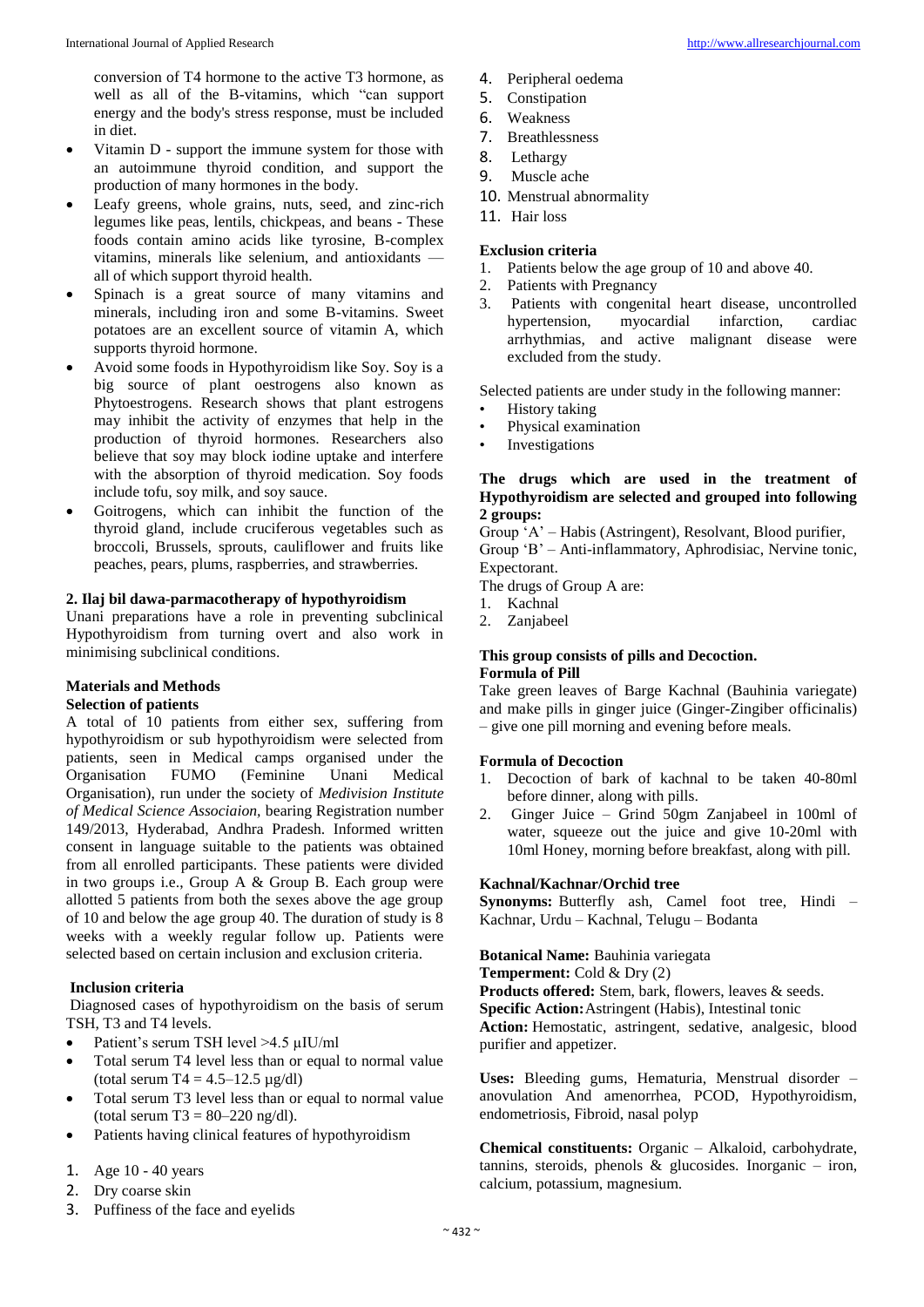**Zanjabeel (Adrak) – Ginger**

**Synonyms:** Ginger, Zanjabeel, Adrak, sonth, allam.

**Botanicla name:** Zingiber officinale

**Products used:** Rhizome

**Temperment;** Hot 3 & Dry1

**Chemical constituents:** Vegetable oil, Zingiberin, Resin, starch, Zingiberol, monoterpene.

**Chief function:** Resolvant and Digestive

**Functions:** Digestive, carminative, Brain tonic, Aphrodisiac, Nerve tonic, Anti-Helminthic, Laxative, Expectorant, Detergent.

**Uses:** Fevers, Stomach diseases, sexual weakness, headache, leucorrhoea, menstrual pain heart diseases, Respiratory diseases.

#### **The drugs of Group B are**

- **1. Mastagi romi**
- **2. Zafran**

**Preparation:** Mastagi romi 1gm and Zafran 2mg to be given in powdered form, morning n evening before meals.

#### **Mastagi**

**Synonyms:** Mastagi roomi, Mastic gum **Botanical Name:** Pistacia lentiscus **Temperment:** Hot & Dry (2) **Products used:** Gum, Resin **Chief function:** Diuretic **Functions:** Laxative, carminative, liver tonic, expectorant, absorbent, anti-inflammatory, astringent.

**Uses:** Constipation, weakness of Digestive system, haemorrhages, cold & catarrh, Bronchitis, Asthma, Eczema, Scabies and other skin eruptions.

#### **Zafran (Saffron)**

**Synonyms:** Zafran, saffron.

**Scientific name:** Crocus sativus L

**Products used:** Dried stigmas

**Temperment:** Warm & Dry

**Chief function:** works in Infertility

Functions: Expectorant, Aphrodisiac, sedative, carminative, nervine tonic, digestive, moisturiser, analgesic. **Uses:** Asthma, cough, whooping cough (pertusis), insomnia, cancer, atherosclerosis, flatulence, depression, Alzheimer's disease, haemoptysis, heart burn, dry skin, menstrual cramps, premenstrual syndrome, premature ejaculation, infertility, alopecia.

**Table 1:** Incidence of Hypothyroidism (Qillat-e-Ifraz-e-Ghudude Darqiyya) According to Sex

| Sex     | <b>Total Cases</b> | Percentage |
|---------|--------------------|------------|
| Females | ∩7                 | 70%        |
| Males   | 03                 | 30%        |
| Total   |                    | 100%       |

In this research study on Hypothryroidism, the incidence is more in females with 70% than males i.e., 30%.

**Table 2:** Incidence of Hypothyroidism (Qillat-e-Ifraz-e-Ghudude Darqiyya) According to Mizaj

| <b>Temperment</b> |                | <b>Female</b>                             |                | <b>Male</b>    |
|-------------------|----------------|-------------------------------------------|----------------|----------------|
| (Mizaj)           |                | Number   Percentage   Number   Percentage |                |                |
| Safravi           | 00             | 00                                        | 00             | 00             |
| Damavi            | 02             | 20%                                       | 01             | 10%            |
| Balghami          | 0 <sub>5</sub> | 50%                                       | 02             | 20%            |
| Saudavi           | 0 <sup>0</sup> | 0 <sup>0</sup>                            | 0 <sup>0</sup> | 0 <sup>0</sup> |
| Total             |                |                                           | በ3             | 100            |

The above-mentioned table shows that Balghami mizaj people suffer more from Hypothyroidism in either sex. As per unani literature, sign and symptoms of hypothyroidism is attributed to derangements in cold temperment (Su-e-Mizaj Barid Maddi) and excess of phlegm accumulation.

**Table 3:** Incidence of Hypothyroidism (Qillat-e-Ifraz-e-Ghudude Darqiyya) According to Investigation

| <b>Thyroid Profile</b>       | <b>No. Of Cases</b> | <b>Percentage</b> |
|------------------------------|---------------------|-------------------|
| $TSH$ ( $>$ 4.50 $u$ IU/ml)  | 10                  | 100%              |
| $TSH \leqslant 4.50$ uIU/ml) | 00                  | 00%               |
| $FT_3 \, (< 1.4$ ng/dl)      | oο                  | 00%               |
| $FT_4 \left( < 0.8$ ng/dl)   | 03                  | 30%               |
| Total                        | 10                  | 100%              |

Raised TSH above normal was taken as prime tool in investigations to establish the Diagnosis of Hypothyroidism & Subthyroidism which was raised in all the cases of both the groups with normal Free T3 but Free T4 was below normal in 30% cases.

#### **Normal range of thyroid profile**

 $TSH = \leq 4.50$ uIU/ml  $FT_4 = 0.8 - 1.8$ ng/dl  $FT_3 = 1.4 - 4.4$  pg/ml

**Table 4:** Incidence of Hypothyroidism (Qillat-e-Ifraz-e-Ghudude Darqiyya) According to Therapeutic Response in Gr.A Patient

| <b>Response</b>         | <b>No. Of Patients</b> | Percentage |
|-------------------------|------------------------|------------|
| Cured                   |                        | 60%        |
| <b>Partial Response</b> |                        | 20%        |
| No Response             |                        | 20%        |
| Total                   |                        | 100%       |

The therapeutic efficacy of Group A medicine was evaluated as cured 60%, partial response 20% & No response 20%.

**Table 5:** Incidence of Hypothyroidism (Qillat-e-Ifraz-e-Ghudude Darqiyya) According to Therapeutic Response in Gr.B Patient

| <b>Response</b>         | <b>No. Of Patients</b> | <b>Percentage</b> |
|-------------------------|------------------------|-------------------|
| Cured                   |                        | 40%               |
| <b>Partial Response</b> |                        | 40%               |
| No Response             |                        | 20%               |
| Total                   |                        | 00%               |

The therapeutic efficacy of Group B medicine was evaluated as cured 40%, partial response 40% and no response 20%.

**Table 6:** Comparative Study of Management between Group A and Group B Medicine

| <b>Response</b>  |                        | <b>Group A</b> |                        | <b>Group B</b>    |
|------------------|------------------------|----------------|------------------------|-------------------|
|                  | No. Of<br><b>Cases</b> | Percentage     | No. Of<br><b>Cases</b> | <b>Percentage</b> |
| Cured            | 03                     | 60             | 02                     | 40                |
| Partial Response | 01                     | 20             | 02                     | 40                |
| No Response      | 01                     | 20             |                        | 20                |
| Total            | 05                     | 100            | 05                     | 100               |

The above table shows the comparative study of efficacy between Group A & Group B Medicine with a effective response of 60% seen with Group A medicine.